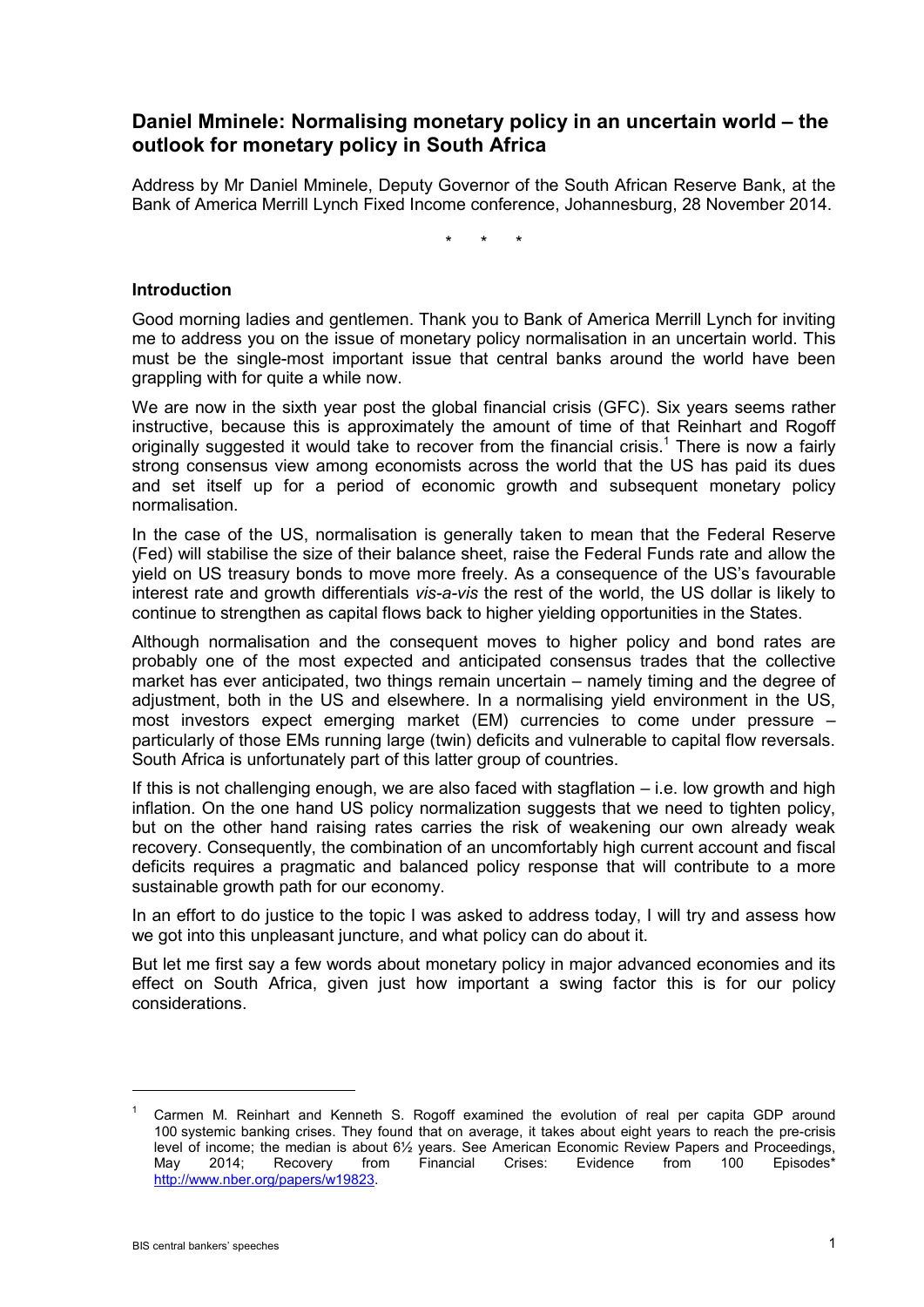## **Diverging policies global monetary policies**

We know that the onset of the global financial crisis saw a synchronised response by central banks across the world. There was a coordinated effort to loosen monetary policy to cushion the world economy against what would probably have been a devastating collapse. These accommodative policies have indeed succeeded in helping to protect against a protracted global recession, and have also underpinned a global economic recovery. However, the pace and extent of recovery has been uneven, which has resulted in diverging policies across the major developed economies.

After a disappointing start to the year, the *US* economic performance has been better than expected in recent quarters. The weather-related contraction of the first quarter was followed by a strong rebound in growth in the second quarter, with the strong momentum maintained into the third quarter. The economy is estimated to have grown at a better-than expected 3,9 per cent in the third quarter, with leading indicators such as the PMI pointing to strong growth in the final quarter of the year. The job market has also improved considerably, with the unemployment rate declining to 5,8 per cent in September, the lowest level since June 2008. In line with this stronger than expected performance of the economy, the Fed concluded its quantitative easing programme in October and this has raised expectations of a policy rate hike in mid-2015. The pace and timing of normalisation of policy rates, as repeatedly stated by the Fed, will largely depend on the economic and inflationary developments and the Fed's interpretation thereof. With a lot of slack still remaining in the US labour market, one would expect the Fed to be cautious to not impede the recovery by moving too soon and too aggressively. Inflationary pressures are also expected to remain largely contained by a strong dollar and lower energy costs. The Fed will therefore face a less difficult trade-off between above-target inflation and consolidating growth. As such, the base case appears to one of a gradual normalisation of the Fed's policy rate.

The *UK* recovery also appears to be on track, with the economy growing 2,8 per cent in the third quarter and the unemployment rate falling faster than expected, reaching 6 per cent at the end of the third quarter. Although the Bank of England has maintained its asset purchases at £375 billion and interest rates at 0.5 per cent, sentiments are slowly shifting with some policymakers starting to vote for a policy rate hike. However, with the decline in the inflation rate to below the 2 per cent target, faltering growth in Europe, and soured trading and financial relations with Russia, a delay in policy normalisation appears likely.

In contrast to the positive developments in the US and the UK, growth in the euro area and Japan has stalled, with policymakers in these countries indicating their willingness to take strong remedial action to mitigate against a protracted recession and extremely low inflation.

The outlook for the *euro area* has deteriorated over the year, with growth forecasts by the European Commission having been revised downwards in November, from 1,2 and 1,7 percent to 0,8 and 1,1 per cent for 2014 and 2015 respectively. More worrying has been the shift of the weakness from the periphery to the core, notably France and Germany. The euro zone is also battling with extremely low inflation, with CPI growing by a meagre 0,4 per cent in October, uncomfortably close to deflation and far below the ECB's target of close-tobut-below 2 per cent. The ECB has responded to these challenges by cutting its policy rate further in September and introducing a new stimulus plan<sup>2</sup> involving the purchase of investment-grade asset backed securities issued by the non-financial private sector as well as covered bonds of the financial sector. And we have had strong indications from policy makers again during this week that should these measures prove to be insufficient, the

-

<sup>2</sup> The ECB expects that the purchases of asset-back securities and covered bonds under the new programme, together with the targeted longer-term refinancing operations (announced in June 2014), would increase the size of its balance sheet by roughly 1 trillion euros to 3 trillion euros, a level last seen in early 2012.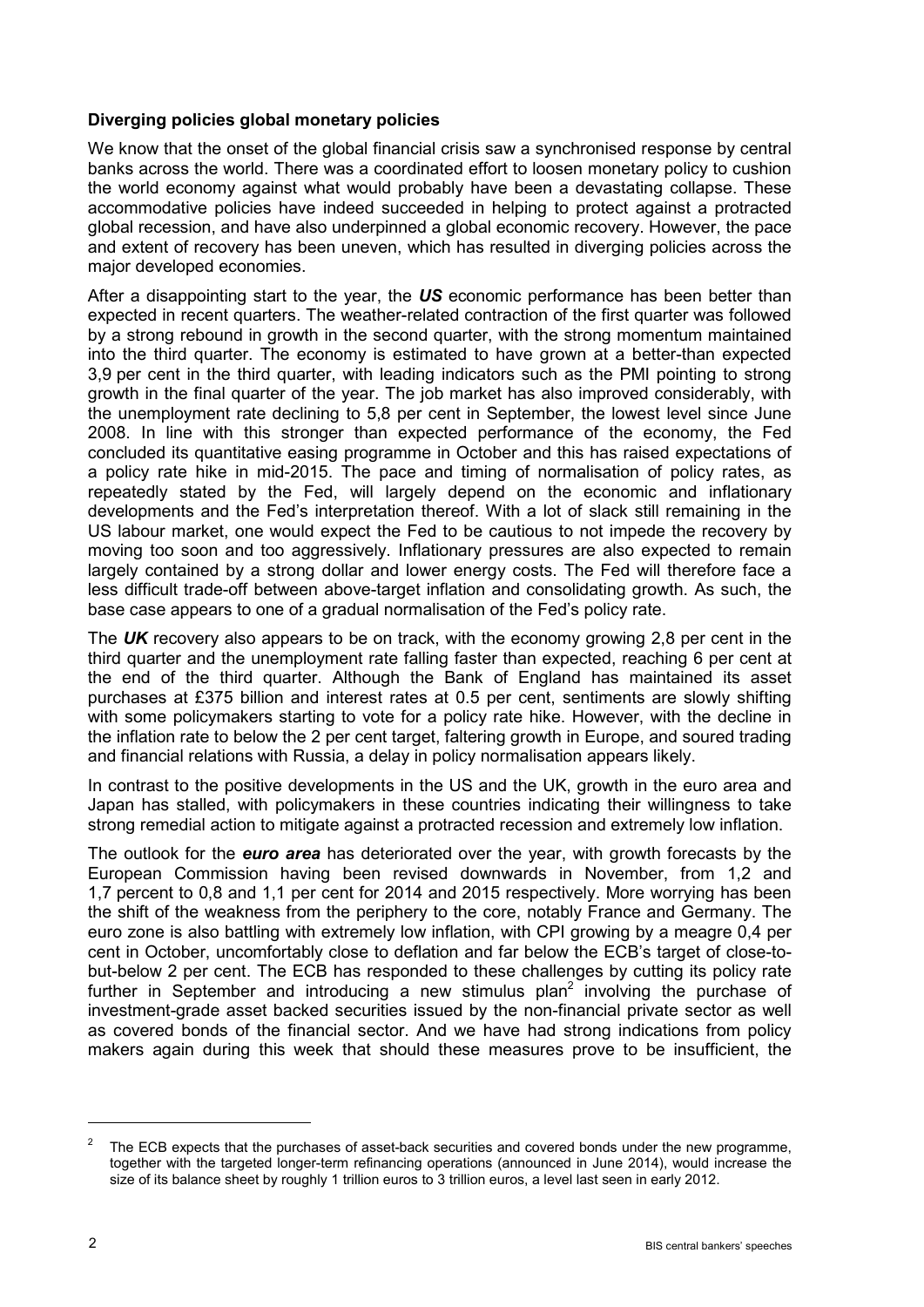Governing council will consider in the first quarter of 2015 whether to embark on a sovereign bond purchase programme.

Japan's economic performance has also disappointed, with the hike in the value-added tax (VAT) partly to blame. Pre-emptive buying ahead of the VAT increase in the first quarter of the year resulted in a positive performance, but this was followed by contractions in the second and third quarters, pushing the Japanese economy back into recession. Furthermore, although inflation is above the 2 percent target, this is largely due to the VAT increase and inflation is expected to fall in the early months of 2015. In response to recessionary conditions and still muted inflation, the Bank of Japan (BOJ) responded by raising its monetary expansion programme in October by an additional ¥10–20 trillion to ¥80 trillion (an equivalent of just under US\$700 billion) per year.

Clearly, we are seeing a divergence of policy in the major advanced economies. This suggests that central banks need to weigh the spill-over effects of tightening policy in the US against accommodative policies in Europe and Japan in determining their own monetary policy trajectories. Our sense is that the impact of US tightening will dominate, but that it would be tempered somewhat by ECB and BOJ stimulus plans.

However, it is clear that global financial conditions have become less hospitable for countries with large external financing requirements. This process has already delivered a bumpy ride for South Africa, as it has for some other countries.

#### **Impact of normalisation on South Africa**

Like most emerging markets, South Africa benefited from the massive liquidity injection into the global financial market following the Great Recession. Inflows of capital meant that the current account deficit was comfortably financed, while it also resulted in significant appreciation of the rand. This in turn helped to contain inflation, allowing room for accommodative monetary policy over a fairly extended period. However, these trends started to reverse in May 2013 in anticipation of US monetary policy normalisation, following indications to that effect from the Fed. This saw a widespread depreciation of emerging market currencies, which intensified with the actual implementation of the US Federal Reserve's asset purchase tapering programme starting from January 2014.

The rand depreciated quite sharply in line with emerging market currencies, with the weakness exacerbated by a widening current account deficit. The rand weakness contributed to rising inflationary pressures, with inflation breaching the 6 per cent target in April and reaching 6,6 per cent in May and June before retreating to 5,9 per cent in September and October. The moderation in food and petrol prices contributed to lower inflation outcomes in recent months. In particular, the abrupt and significant decline in international oil prices to below US\$80 per barrel in November has had a positive impact on the medium term inflation outlook. The Bank's latest inflation forecast reflects an improved outlook, with headline inflation now expected to average 6,1 per cent and 5,3 per cent in 2014 and 2015 respectively, compared with the previous forecast of 6,2 per cent and 5,7 percent. However, there is a lot of uncertainty around the sustainability of the decline in oil prices, while the exchange rate also continues to pose upside risks to the inflation outlook, as it still remains vulnerable to changing perceptions about global monetary policy normalisation, and the large current account deficit. As we have indicated previously, wage settlements that are de-linked from inflation and underlying productivity trends also pose an upside risk to the inflation outlook. Furthermore, the Bank remains concerned about the elevated level of core inflation which remains close to the upper target level.

Domestic growth outlook also remains weak. The economy contracted by 1,6 per cent in the first quarter and grew by a marginal 0,5 per cent in the second, with much of this weakness due to prolonged strikes in the mining and manufacturing sectors amid already weak global conditions. Growth improved to 1,4 per cent in the third quarter, however this was off a low base. The Bank revised its growth outlook for 2014 downwards to 1,4 per cent, as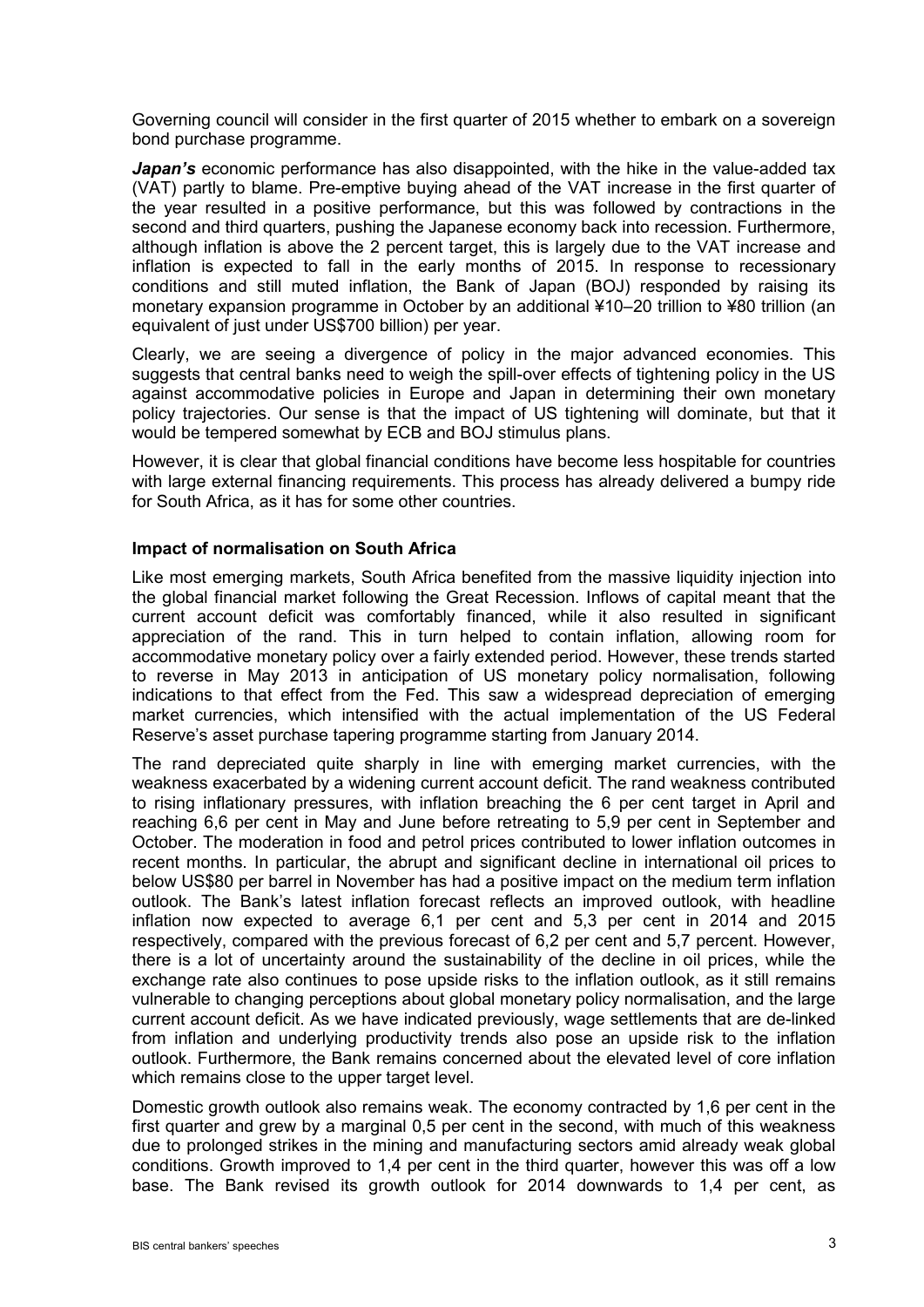announced after our most recent MPC meeting last week, compared with 1,5 per cent previously. The 2015 and 2016 projections were also downgraded from 2,8 per cent and 3,1 per cent respectively to 2,5 per cent and 2,9 per cent. Domestic growth prospects remain constrained by short-term and long-term structural supply factors such as strike activity, rising input costs and electricity shortages, as well as slowing consumer demand. Falling commodity prices and weak economic conditions in the country's major trading partners also add to this subdued outlook.

The combination of uncomfortably high current account and fiscal deficits (in the face of global monetary policy normalisation), high inflationary pressures, and weak domestic growth pose a challenge for both monetary and fiscal policy. These have required a balanced policy response in an effort to ensure a sustainable growth path for our economy.

# **So how is South Africa doing?**

Let me quote you a paragraph from last week's Economist magazine:

*"It was great while it lasted. In a golden period from 2003 to 2010 …. economies grew at an annual average rate of close to 5%, wages rose and unemployment fell, … people were lifted out of poverty and the middle class swelled…. But now the growth spurt is over. What some worried would be a 'new normal' of expansion of 3% a year is turning out to be far worse. The …economy will on average grow by only around 1.3% this year."3*

No, in this case the Economist is not referring to South Africa – the quote is actually for the Latin American region. But it is very much also our own story. Indeed, the ongoing emerging market slowdown serves to remind us of the protracted nature of previous crisis episodes, including the 1997–1998 Asian crisis and the 2008–09 world financial crisis. However, there are limits to similarities among EMs, which may lead to differentiation when assessing countries.

For example, South Africa's export performance relative to a number of peers remains poor – irrespective of whether they are commodity exporters (Australia), or have also experienced significant exchange rate depreciation (India, Turkey), or both (Brazil and Chile). The fact that South Africa has grown its exports less than its peers, implies that the domestic economy is suffering from something more than weak global demand and declining commodity prices.

South Africa's weak performance is also visible in the country's declining share of world exports, which declined from around 0.7% of world merchandise exports to 0.55% over the last 10 years. Perplexingly, SA's portion of global exports has remained roughly stable since 2011, at about the level last attained at the height of the Great Recession, despite pronounced currency depreciation over that entire period.

With global growth – particularly in the EU, our largest trading partner – under severe pressure, we increasingly relied on the domestic non-tradeables sector to prop up domestic growth as it would have been difficult to ramp up exports.

Unfortunately not all growth is equal. The quality of growth matters at least as much as the quantity of growth, and there are reasons to believe SA's non-tradeable growth in the postcrisis years has been of inferior quality. It has been driven by consumption, not investment, which has been financed by debt, meaning it reduces future consumption and investment

-

 $3$  The Economist, "The great deceleration: The region's economies have slowed far more abruptly than anyone expected" 22 November 2014. See [http://www.economist.com/news/americas/21633940-regions-economies](http://www.economist.com/news/americas/21633940-regions-economies-have-slowed-far-more-abruptly-anyone-expected-great-deceleration)[have-slowed-far-more-abruptly-anyone-expected-great-deceleration.](http://www.economist.com/news/americas/21633940-regions-economies-have-slowed-far-more-abruptly-anyone-expected-great-deceleration)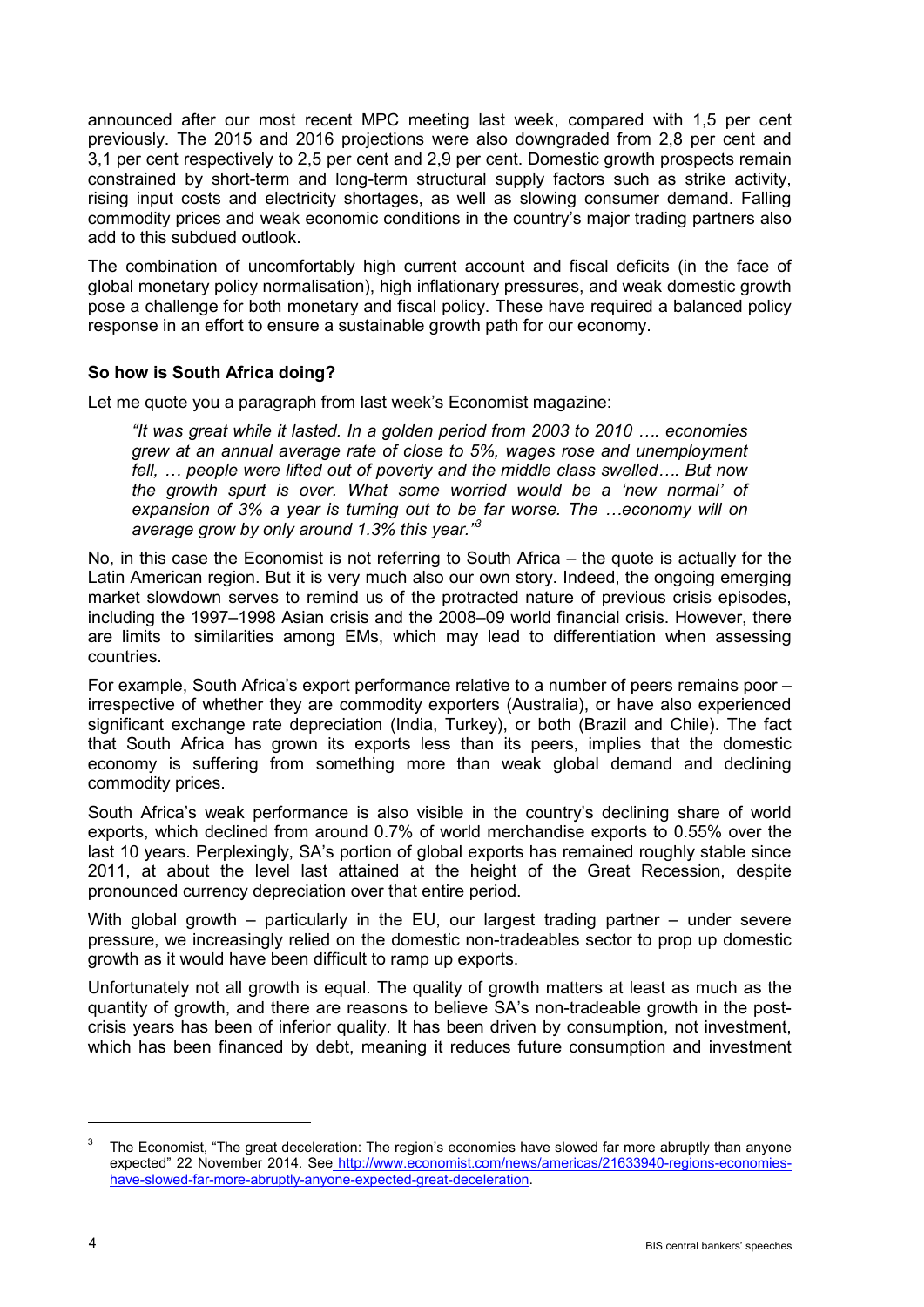capacity. Furthermore, the growth has been based on large quantities of imported inputs, resulting in an unsustainable current account deficit.

Credit growth to the private sector appears sustainable and consistent with macroeconomic fundamentals. Since the first quarter of 2011, credit extended to households increased by 22.3 per cent (or 4.9 percent when deflated with headline CPI), slightly less than the 6% increase in GDP over the same period. Household credit has weakened quite significantly in recent months, with growth slowing to an annual rate of 3,7 percent in September compared to 7,5 percent in the same month last year. However, the moderate overall increase in credit could be masking several unwelcome developments.

For instance, "good credit" extended for mortgages increased by much less than other categories, notably instalment sale credit (mostly used for vehicle financing) and unsecured credit. With credit extended to households shifting from relatively low interest (and lower margin) mortgages to more profitable (higher margin) categories, it is not surprising that the real value added in the financial sector also increased by a cumulative 9.5 percent since 2011q1 – on par with the real growth recorded in the retail sector. In fact the retail and finance sectors together contributed almost 60 percent of GDP growth since 2011q1 – significantly larger than their 37 percent share in GDP.

The growing size of the non-tradeables sector may also explain a weakening economy-wide response to a weaker real exchange rate.

#### **Potential growth has slowed**

Another reason why South Africa has so far experienced a relatively weak recovery from the 2008–09 recession, relates to faltering potential growth. According to the OECD, "estimating potential growth rates is always an imprecise exercise, and all the more so for a country (such as SA) with such a high rate of inactivity and where the responsiveness of wage and price inflation to changes in unemployment is low. In addition, in recent years the task has been further complicated by uncertainty over the extent to which electricity supply limitations have constrained potential output growth in South Africa".<sup>4</sup>

Replicating work by Borio, Disyatat, and Juselius (2013, 2014) at the Bank of International Settlements (BIS), which incorporates financial cycle characteristics into the estimation, some estimates suggest that South Africa's potential growth rate declined from 4 per cent in 2007 to around 2½ per cent in 2013, compared to earlier estimates which suggested that current potential growth rates was around 3 to  $3\frac{1}{2}$  percent<sup>5</sup>. This development is not unique to South Africa as several studies show that potential growth may have been over-estimated in many emerging market economies.

#### **Monetary policy response**

The operating environment for South Africa's monetary policy has become increasingly complex, with growth and inflation dynamics being influenced by a range of global and domestic factors, which call for delicate trade-offs in terms of policy settings.

Recent developments suggest that the period of relatively low volatility has come to an end. Market participants and policy makers now have to grapple with the possibility or risk that the lift-off of rates in US may occur sooner than they anticipate, while in Japan and the Eurozone more easing seems to be on the way, while risks assigned to geo-political risks, which the

<sup>4</sup> OECD (2013), *OECD Economic Surveys: South Africa 2013,* OECD Publishing. See [http://www.oecd](http://www.oecd-ilibrary.org/economics/oecd-economic-surveys-south-africa-2013_eco_surveys-zaf-2013-en)[ilibrary.org/economics/oecd-economic-surveys-south-africa-2013\\_eco\\_surveys-zaf-2013-en.](http://www.oecd-ilibrary.org/economics/oecd-economic-surveys-south-africa-2013_eco_surveys-zaf-2013-en)

<sup>5</sup> Anvari, V., R. Steinbach, and N. Ehlers (2014). A semi-structural approach to estimate South Africa's potential output. South African Reserve Bank Working Paper WP/14/08.